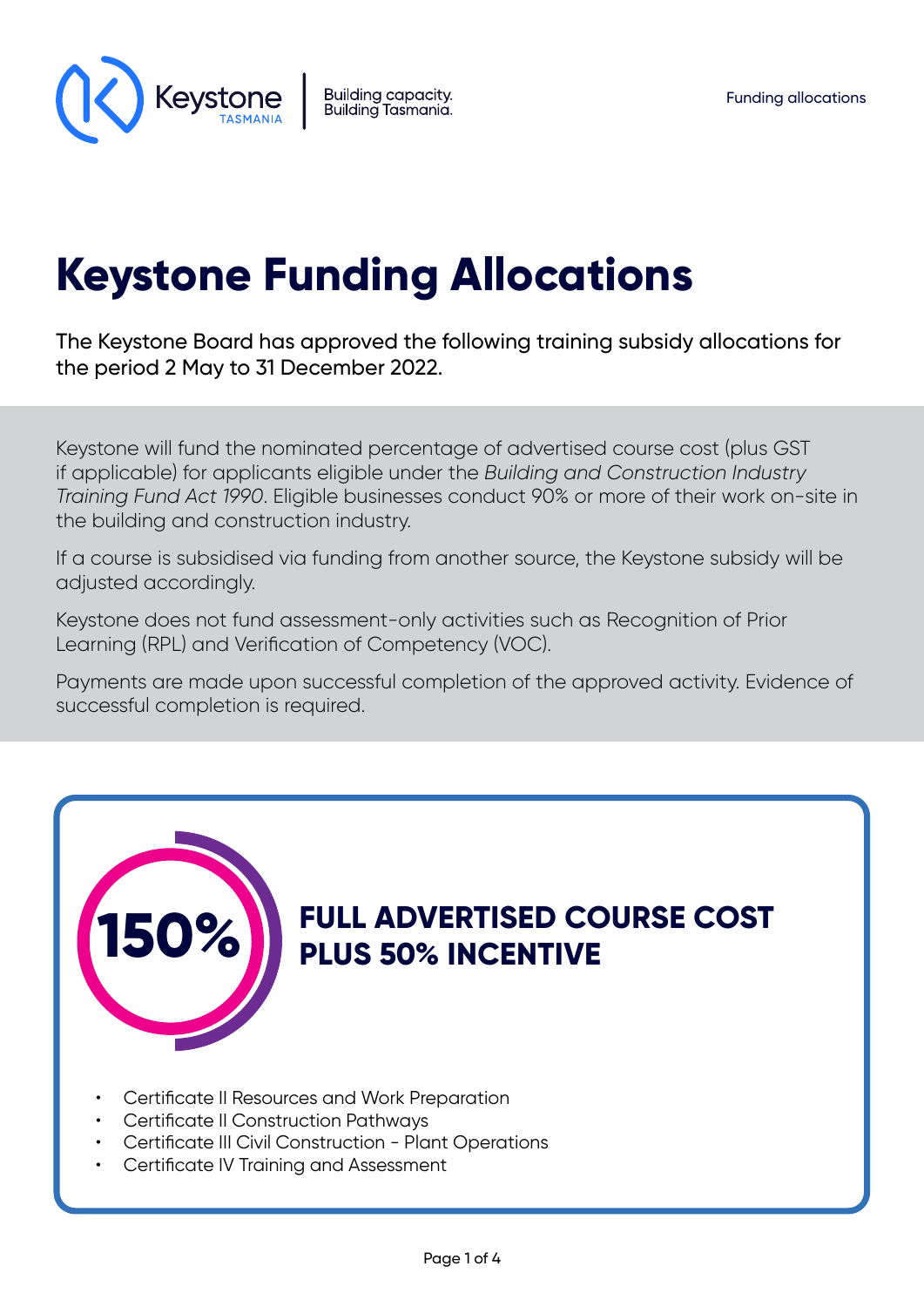



# **0F ADVERTISED COURSE COST**

# VET and Higher Education

- Certificate III WHS
- Certificate IV WHS
- Certificate IV Accounting and Business **Management**
- Certificate IV Building Design
- Certificate IV Project Management
- Diploma Accounting and Business Management
- Diploma Environmental Management
- Diploma Project Management
- Diploma WHS
- Advanced Diploma Building Surveying

# Civil Construction

- Plant operations
- Traffic and rail management

#### ICT

- Software product training
- Digital literacy
- Web development

## Project Management

• Project Management short courses

# Vehicle Skills and Licencing

Driving advanced

## **WHS**

- Alcohol and drugs
- Asbestos awareness
- Asbestos removal
- Confined space
- Elevated work platform (EWP)
- Fire safety
- First aid and CPR
- Manual handling
- Risk management
- Silica awareness
- WHS manager, supervisor and safety representative training
- Work safely induction White Card
- Working at heights
- Workplace hazards

## High Risk Work Categories (*as defined*

- *by Worksafe Tasmania*):
	- Cranes and hoists
	- Dogging and rigging operation
	- Scaffolding operation
	- Forklift operation
	- Pressure equipment
	- Multi tool carrier / Telehandler

## Personal Development

Life skills\*

*\*Life skills is a generalised term encompassing training in the following (but not limited to):*

- *• Mental health and suicide prevention*
- *• Effective communication*
- *• Critical thinking*
- *• Time management*
- *• Study skills*
- *• Interview and resume writing skills*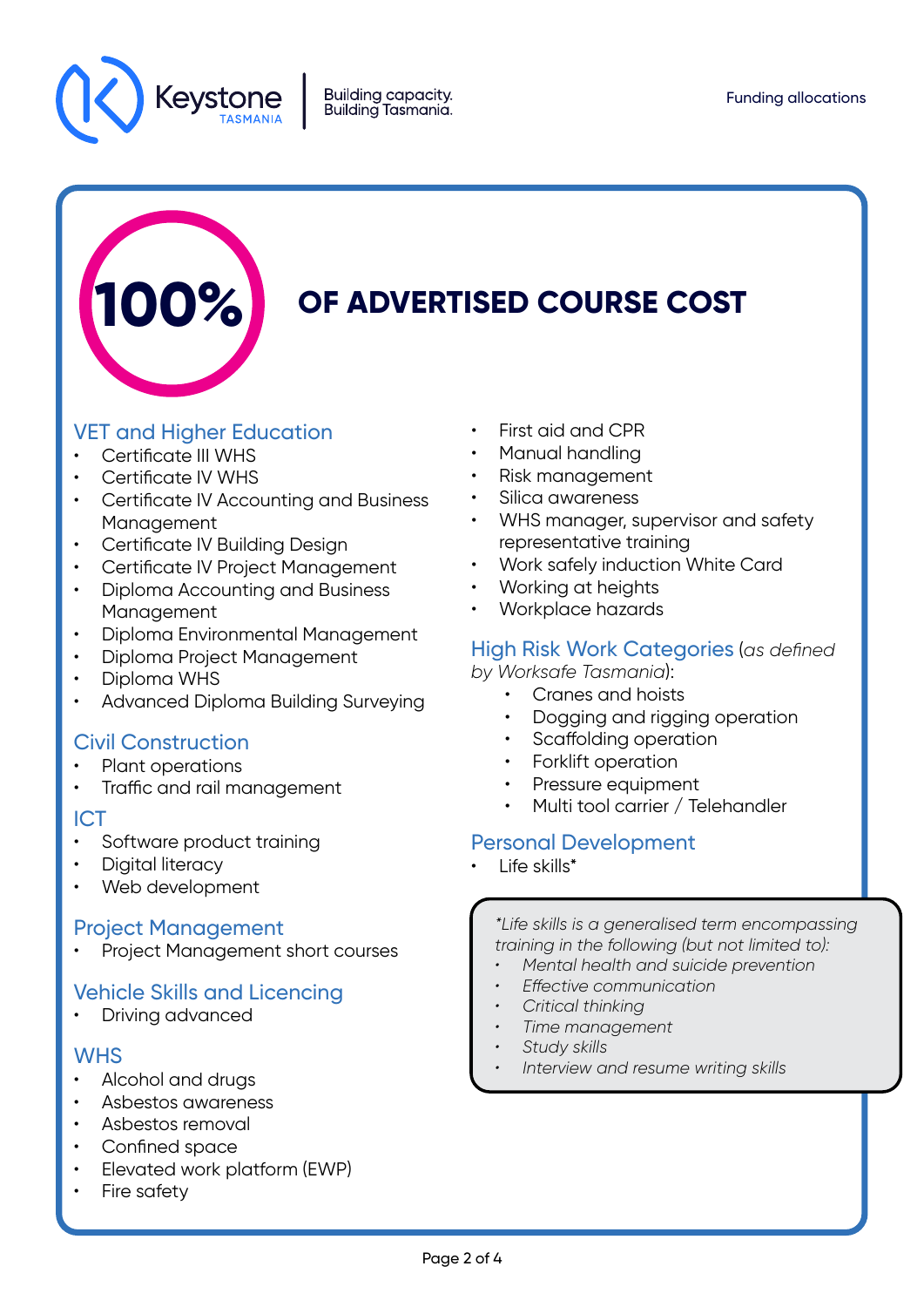

# **80% OF ADVERTISED COURSE COST**

# VET and Higher Education

- Estimating short course
- Certificate II Split Air Conditioning & Heat Pump Systems
- Certificate III Construction Waterproofing
- Certificate IV Accounting & Bookkeeping
- Certificate IV Building & Construction
- Certificate IV Building Surveying
- Certificate IV Plumbing
- Certificate IV Residential Drafting
- Diploma Building & Construction
- Diploma Building Design
- Diploma Human Resource Management
- Diploma Leadership Management

# Building and Construction

- Condensation management
- Footings and Flooring
- Plans, property, surveying
- Product updates
- Tie downs, bracing and slabs
- Timber Framing
- Waterproofing short courses

## Business Skills

- Accounting, finance and payroll
- Audit and quality assurance
- Business management short course
- Conflict management
- Contractor management
- Construction contract management
- Human resource management short course
- **Leadership**
- Sales and marketing

# Civil Construction

• Concreting, earthworks and pavements

#### Codes and Regulations

- Building codes and regulations
- Code-related energy efficiency training

# Electrical and Mechanical Services

- Cabling and instrumentation
- Electrical licence, wiring
- Gas and refrigerants
- Heating and air-conditioning
- **Refrigeration**
- Solar energy
- Testing and tagging

## Environment

- Energy performance and efficiency
- Environmental management
- Renewable energy
- Sustainable building

#### **Heritage**

• Heritage skills

#### Innovation

- Building information modelling (BIM)
- Modulate construction techniques

## Plumbing and Gas Fitting

- Gas Fitting
- Plumbing
- Plumbing CPD for certification

# Vehicle Skills and Licencing

• Heavy vehicle licencing